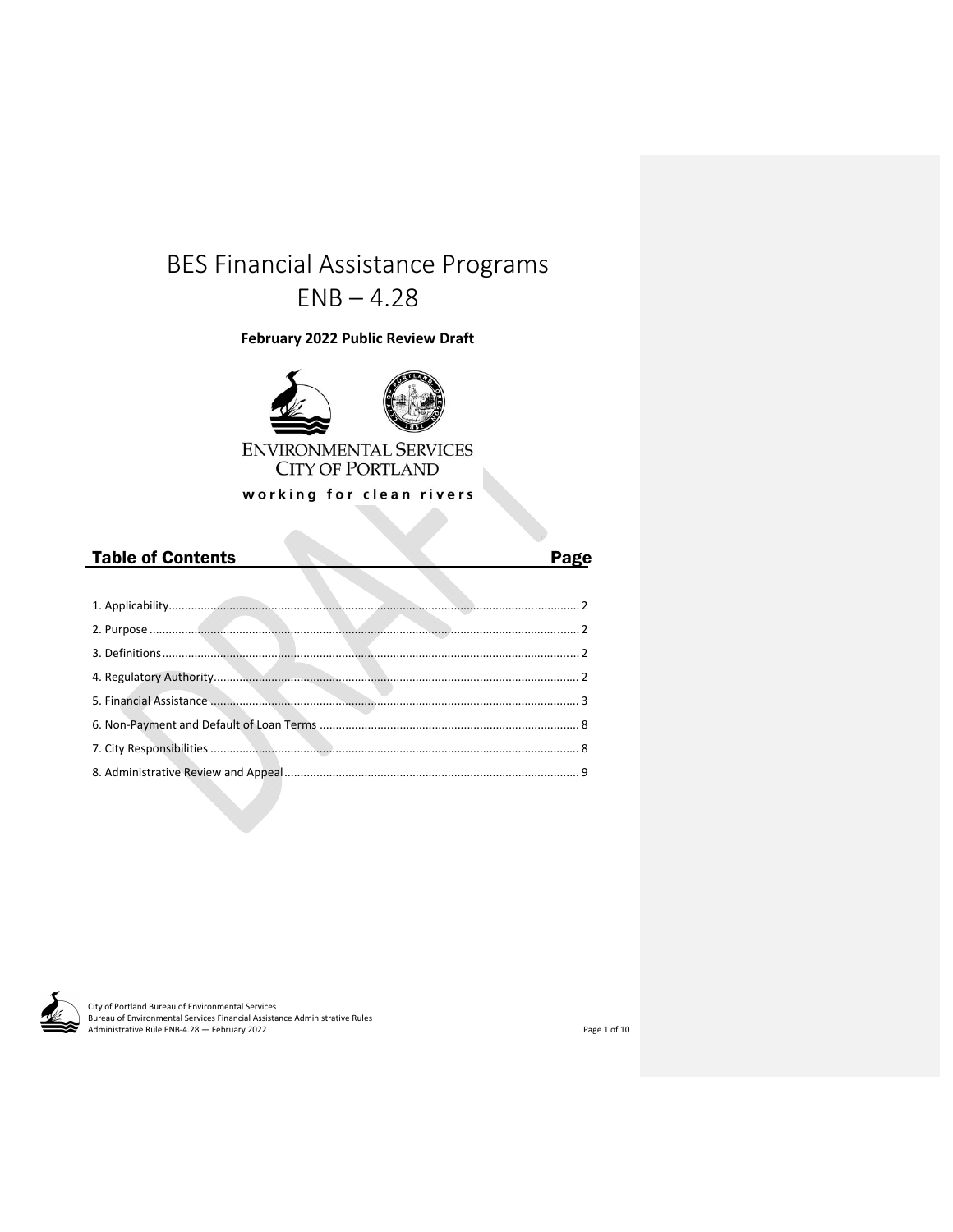These are administrative rules for the Bureau of Environmental Services financial assistance programs.

# **1. Applicability**

The Bureau of Environmental Services (BES) provides the following financial assistance:

- A. To property owners to install sanitary sewer connections to the City system as required by the Mandatory Sewer Connection Program (ENB‐4.18) or Nonconforming Sewer Connection Program (ENB‐4.27).
- B. To property owners to install sanitary sewer dumps for recreational vehicles on private property as required by Portland City Code (PCC) Section 29.50.050.
- C. To low‐income property owners to make emergency plumbing repairs to continue sanitary sewer service.

# **2. Purpose**

The BES financial assistance programs are intended to advance the following City goals and objectives:

- A. Support and promote private economic development and community reinvestment.
- B. Preserve the financial integrity of the City's sanitary sewer utility.
- C. Reduce the financial impact on utility ratepayers of system improvements.
- D. Support low-income property owners' compliance with requirements by offering Safety Net Loans.
- E. Facilitate compliance with sewer requirements by property owners, tenants, and houseless individuals.
- F. Minimize any hardships and dislocations caused by sewer connection requirements.

### **3. Definitions**

Definitions used in these rules are from Portland City Code (PCC) Chapters 17.32, 17.33, and 17.36. These rules use the following additional definitions:

- A. **"Household Members"** means all persons, regardless of relationship or age, who are considered dependents of the loan applicant as defined by the Internal Revenue Service. Those persons not determined to be dependents but who reside permanently in the household may be counted.
- B. **"In Title"** means people listed on the property title.
- C. **"Loan Applicant"** means the person(s) who is the legal property owner(s).
- D. **"Supportive Documents"** means the written materials provided by the loan applicant required to verify the complete financial status of the loan applicant's household, including income, assets, allowable deductions, and other facts related to financial program eligibility.
- E. **"Verification Forms"** means the forms and papers originating from BES for the purpose of verifying information relative to sewer connection deferrals and financial assistance.

### **4. Regulatory Authority**

These rules are authorized by PCC Title 17 and PCC Section 3.13.040. These rules implement the following sections of the PCC:



City of Portland Bureau of Environmental Services Bureau of Environmental Services Financial Assistance Administrative Rules Administrative Rule ENB-4.28 — February 2022 **and a struck of the Contract Contract Contract Contract Contract Contract Contract Contract Contract Contract Contract Contract Contract Contract Contract Contract Contract Con**  **Commented [DI1]:** New: Added this definition.

**Commented [DI2]:** New: Previous version didn't have a reg authority section.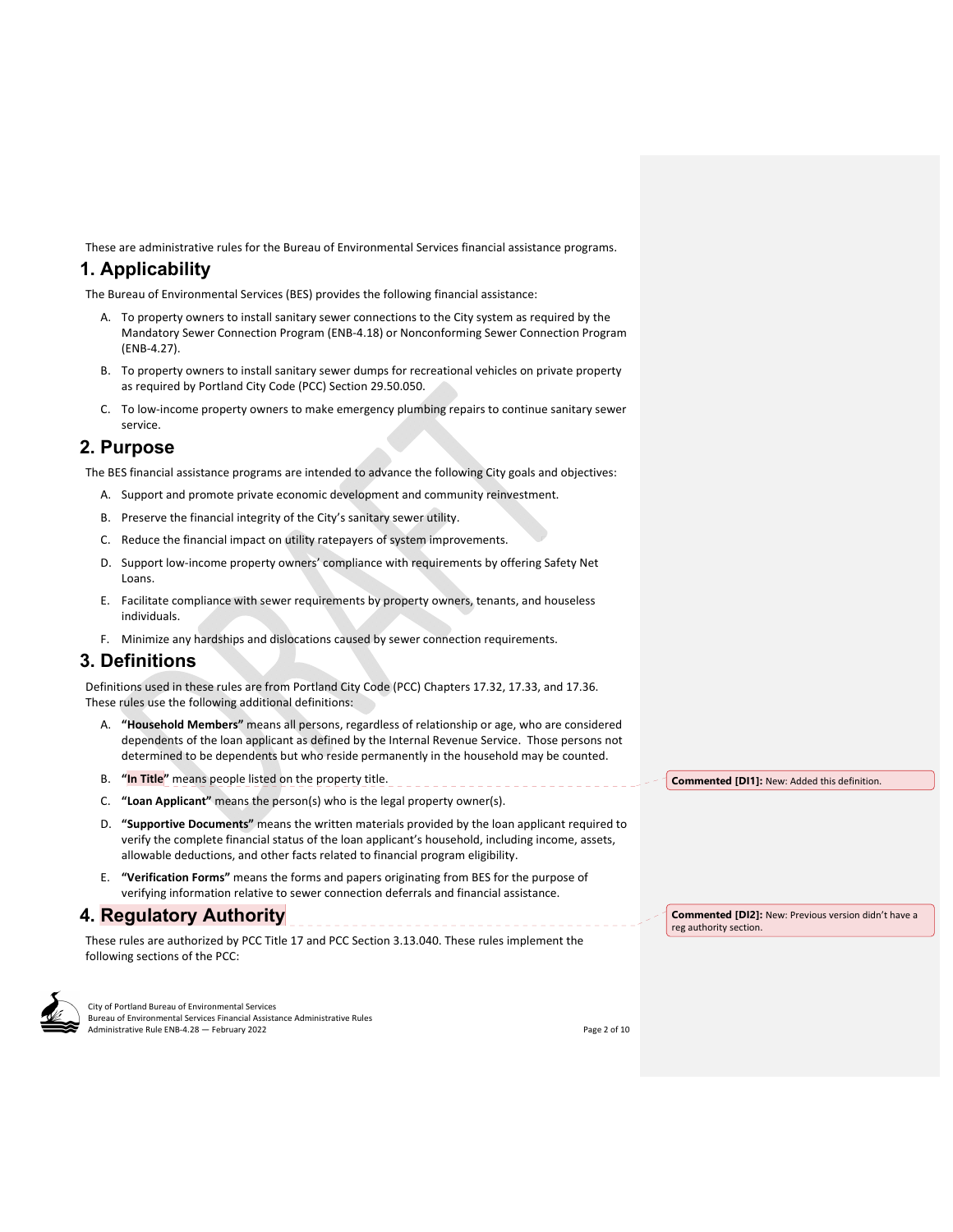- A. Section 17.33.075, Financial Assistance for Required Sewer Connection.
- B. Ordinance No. **Add new ordinance reference for sanitary sewer dump and sewer repair.**
- C. Section 17.33.070, Deferrals of Required Sewer Connection.

## **5. Financial Assistance**

BES provides financial assistance through loans and payment deferrals to assist with sewer connections and to prevent disruption of service. Access to financial assistance is dependent on meeting eligibility criteria. All loans available through the City are secured with liens. Liens are recorded in the docket of City liens until repayment to ensure full payment of the loan when the property is sold or transferred to a new owner. The assessment will run with the land and will bind the property owner's heirs, personal representatives, successors, and assigns. The City will allow the contract to be assumed when the property is transferred. However, the City will not subordinate the lien. When the loan is paid off in full, the Revenue Division will record the lien as satisfied.

There is no penalty for pre‐payment. The payment period may be shortened by paying more than the required installment amount. Payments that are received on loans prior to the date payments are scheduled to begin will be applied first to accrued interest when calculating amortized loan payments. The entire unpaid balance may be paid off at any time with interest, penalties, and costs accrued to the date of final payment.

- A. **City Sewer System Connection Loans**. The City offers municipal loans that allow property owners to pay sewer connection and conversion charges in installments over periods of 5, 10, or 20 years.
	- 1. **Allowable Expenses.** This loan can be used to finance line and branch charges, sewer conversion fees, and system development charges (SDCs).
	- 2. **Borrowing Limit.** There is no borrowing limit.
	- 3. **Eligibility.** This loan is available to owner(s) of record for the property that is subject to the PCC. In cases of contract purchasers, the purchasers must demonstrate that they are legally authorized to encumber the property with a primary lien. There are no pre-qualifications based on income or credit history.
	- 4. **Application Process.** The applicant will receive loan contract upon request via email or telephone conversation. No down payment is required.
	- 5. **Interest Rate and Service Charges.** The City finances this loan by selling improvement bonds at favorable interest rates. Prior to the bond sale, the City charges an interim interest rate which reflects bond market conditions. After the bond sale, the installment interest is fixed at a permanent rate equal to the true interest cost of the bonds plus a financing rate set by City Council. The City calculates separate interest rates for each of the 5, 10, or 20‐year loan terms. Each bill includes a billing fee which may be adjusted at any time without notice.
	- 6. **Installment Calculation and Monthly Bill.** Loan installments will be calculated on an equal monthly payment basis. Each installment will consist of the loan principal, interest calculated based on the interest rate, plus an account service charge. All payments will be applied first to service charges, then to penalties, then to interest, and finally to principal.
	- 7. **Contract.** The contract must be signed by all owners of record for the property.



City of Portland Bureau of Environmental Services Bureau of Environmental Services Financial Assistance Administrative Rules Administrative Rule ENB-4.28 — February 2022 **and a struck of the Contract Contract Contract Contract Contract Contract Contract Contract Contract Contract Contract Contract Contract Contract Contract Contract Contract Con** 

**Commented [DI3]:** Add the ordinance reference after it's passed by City Council. First reading is scheduled for Feb 16,  $2022$ 

"Authorize Environmental Services to offer market rate and Safety Net loans to property owners for sanitary sewer dump installation when that installation is required by City Code Section 29.50.050 and to offer Safety Net loans to incomequalified property owners for repairs on private property to continue sanitary sewer service,"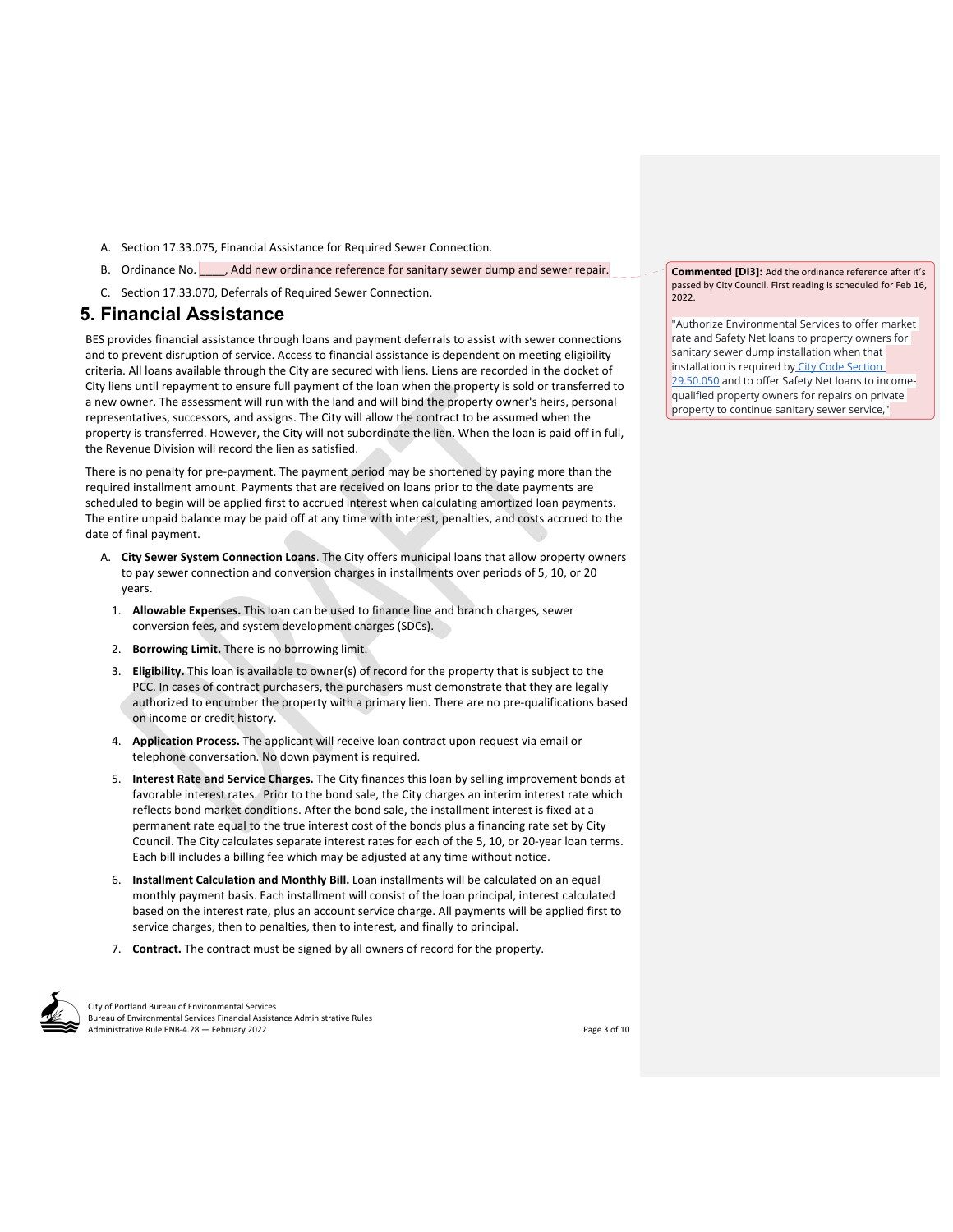- B. **BES Private Plumbing Loans**. BES offers loans to any property owner to finance the costs of sewer work performed on their private property. These loans require installment payments over 5‐ or 10‐year terms.
	- 1. **Allowable Expenses.** This loan can be used to finance the costs to connect the property to the public sewer system, resolve a non-conforming sewer, or install a required sanitary sewer dump. The costs include the work performed by the owner or contractor, plus loan origination fees.
	- 2. **Borrowing Limit.** A loan may not exceed \$20,000. The property owner is directly responsible for any costs in excess of the limit established for the loan. BES will establish a borrowing limit based on the lowest of the qualified bids submitted by the property owner or the estimated costs of materials and equipment if the work is to be performed by the property owner.
	- 3. **Eligibility.** BES loans are available to property owners subject to the PCC. To be eligible, the property must not be encumbered with delinquent property taxes or City liens. If delinquencies exist, the property owner must provide documents of special payment arrangements to eliminate the delinquency and related payment histories. In cases of contract purchasers, the purchasers must demonstrate that they are legally authorized to encumber the property with a primary lien.
	- 4. **Application Process.** BES representatives will work with property owners to assist them with identifying and applying for various financial assistance programs. Preliminary calculations may identify a loan applicant's eligibility for different loan types if their information can be verified.
		- a. Completing the Application. After the loan applicant submits the application and associated documentation, the application will be considered active for 90 days from the last contact with the loan applicant. The application will not be considered complete until all requested information is provided. Should the loan applicant fail to supply the requested information within 90 days, a new application must be initiated.
		- b. Additional Application Review. If the review cannot be completed within 30 days, BES will notify the loan applicant of the status of the review and the estimated date for its completion.
		- c. Notice of Ineligibility. If a loan applicant is found to be ineligible, the loan applicant will be sent a letter indicating the reasons for ineligibility. The letter will include information regarding the loan applicant's rights of appeal, deadlines for appeal, a summary of the appeal process, and other options available to the loan applicant.
	- 5. **Interest Rate and Service Charges.** BES will set the fixed interest rate based on a financial analysis of the costs of the loan program and the financial risks associated with the loans. The account service charge will be set by the Revenue Division and may be changed at any time without notice.
	- 6. **Annual Percentage Rates (APR).** BES will calculate the APR as a simple method of summarizing the total cost of interest, financing and origination fees, and monthly service charges. The APR is not used to calculate the monthly installment interest for the loan.
	- 7. **Installment Calculation and Monthly Bill.** Loan installments will be calculated on an equal monthly payment basis. Each installment will consist of the loan principal, interest calculated based on the interest rate, plus an account service charge. All payments will be applied first to service charges, then to penalties, then to interest, and finally to principal.



City of Portland Bureau of Environmental Services Bureau of Environmental Services Financial Assistance Administrative Rules Administrative Rule ENB-4.28 — February 2022 **and a struck of the Contract Contract Contract Contract Contract Contract Contract Contract Contract Contract Contract Contract Contract Contract Contract Contract Contract Con** 

**Commented [DI4]:** New: Expanded the scope of allowable expenses to include a sanitary sewer dump.

**Commented [DI5]:** Change: Increased BES loan amount on private property from \$10,000 to \$20,000.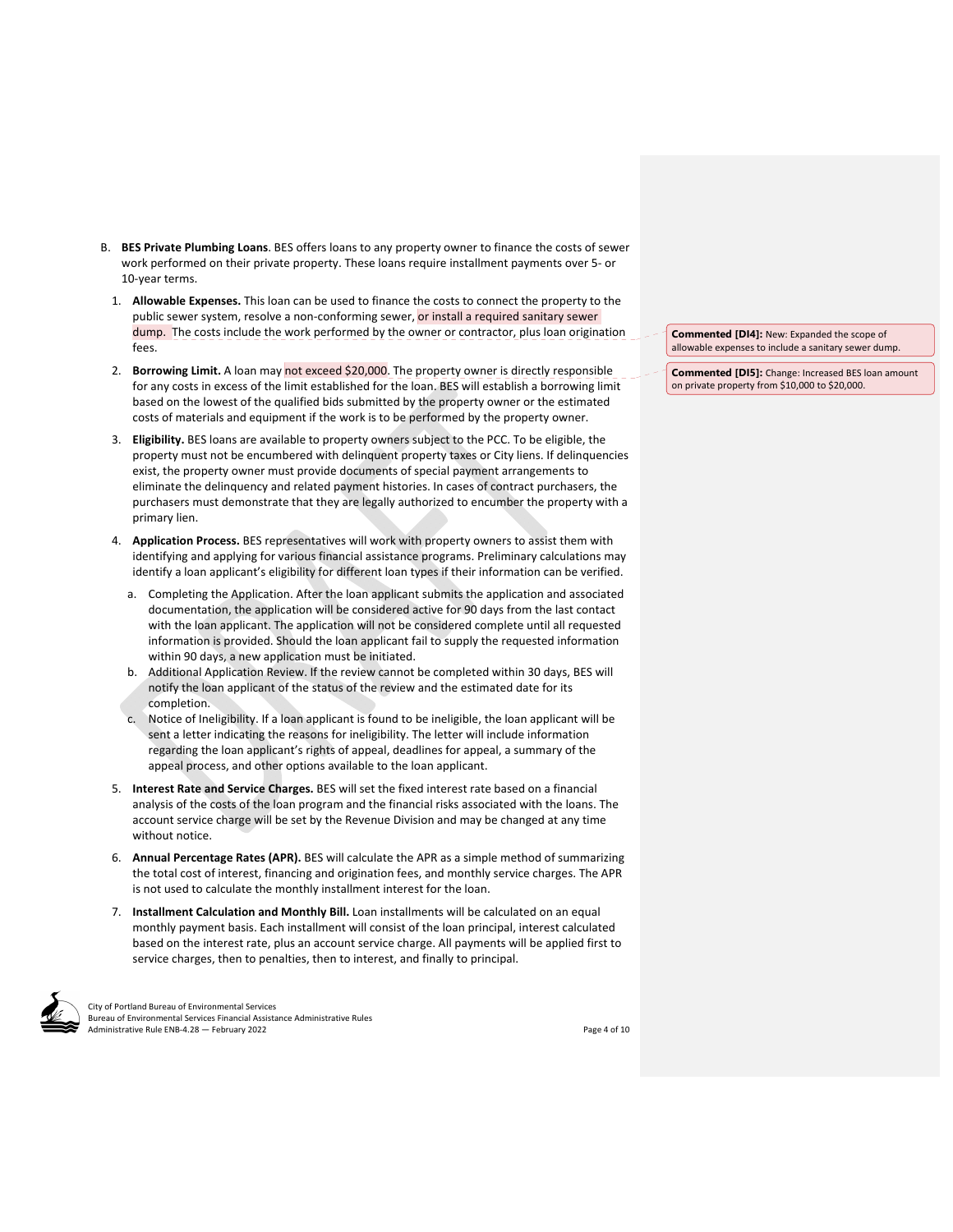#### 8. **Administration.**

- a. All property owners in title must sign all contract documents.
- b. Terms and conditions will be found in the closing documents.
- c. Record Retention. The loan applicant's files will be retained in accordance with the City of Portland retention schedule standards.
- d. Change of Address or Ownership. The property owner is responsible for notifying BES of any change of ownership or billing address. The notice must be made to BES in writing and must be received within 15 days of the event triggering the change.
- e. Information Requests. A loan applicant will receive information regarding accrued interest and the principal balance of the loan from the Revenue Division upon request.

#### 9. **Work Performed by a Contractor**

- f. Competitive Bids. The property owner must submit at least three bids for the sewer or sanitary sewer dump work. Contractors providing bids must be bonded and licensed with the Oregon Construction Contractors Board. BES may waive the requirement of multiple bids if the property owner documents unsuccessful efforts to obtain multiple bids, has a sewer connection emergency, or has retained a qualified contractor for other work being performed on the property.
- g. Selecting a Contractor. It is the responsibility of the property owner to select a contractor. The City is committed to equity and encourages soliciting bids from minority and women‐ owned businesses. The City will base the loan amount on the lowest qualified bid. However, the property owner may select a contractor that is different than the one who provided the lowest bid. In this case, the property owner is responsible to pay the difference between the loan amount and the contract amount. BES will review bids and bidding contractors to assure contractors are licensed and bonded and have provided bid documents with sufficient scope of bid items and bid estimates commensurate with typical bid item costs.
- h. Managing the Work. The property owner is responsible for managing the sewer connection work, including the activities of the contractor, restoration work, repairs, and claims for damages incurred during the work. The property owner is responsible for obtaining all required permits and inspections. The property owner must retain all receipts, permits, inspection reports, and other documents.
- 10. **Work Performed by a Property Owner.** The property owner may elect to complete the sewer connection work without the use of a contractor and finance the costs of materials and equipment through the private plumbing loan program. The property owner must comply with all applicable sewer connection and plumbing regulations and obtain all necessary permits and inspections.
- 11. **Payment of Costs.** BES will authorize the payment to the contractor once the property owner has presented documentation including all necessary permits and inspections and an itemized statement of costs. The amount of the payment will not exceed the amount approved when the loan was authorized, except in cases where additional costs resulting from unanticipated complications are preapproved by BES.
- C. **BES Safety Net Program.** The BES Safety Net program provides deferred payments and lower interest rates than other loans provided by the City and BES for income-qualified loan applicants. Loan applicants approved for other low‐income assistance programs offered by the City will be approved for participation in the BES Safety Net program. The Safety Net eligibility criteria in

City of Portland Bureau of Environmental Services Bureau of Environmental Services Financial Assistance Administrative Rules Administrative Rule ENB-4.28 — February 2022 **Solution** Contact Contact Contact Contact Contact Contact Contact Contact Contact Contact Contact Contact Contact Contact Contact Contact Contact Contact Contact Contact Conta

**Commented [DI6]:** Change: Removed outdated details about the process and referenced the City standard that applies.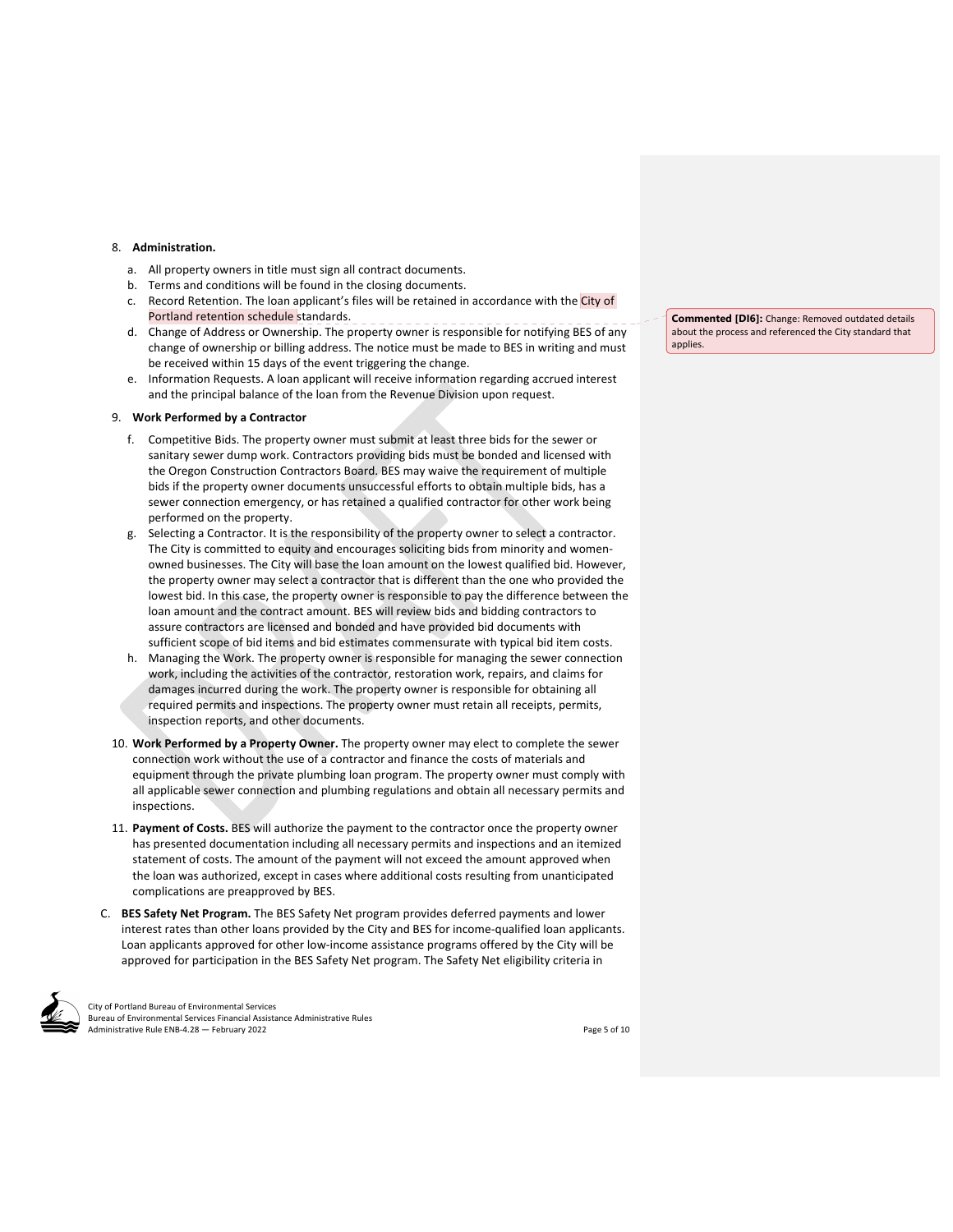Section 5.C.3 are also used to qualify for connection deferral as described in ENB‐4.18, Mandatory Sewer Connection Program.

- 1. **Allowable Expenses.** There are two types of low-interest, deferred-payment loans that BES administers through the Safety Net program: sewer system connection loans and private plumbing loans.
	- a. Sewer system connection loans can be used to finance line and branch charges, sewer conversion fees, and SDCs.
	- b. Private plumbing loans can be used for connecting the property to the public sewer system, repairing or replacing a line to prevent loss of service, installing a sanitary sewer dump, or doing approved construction activities directly associated with the sewer work. The information in sections 5.B.9 thru 5.B.11 above regarding contracting requirements, work performed, and payment of costs also applies.
- 2. **Borrowing Limit.** There is no borrowing limit.
- 3. **Eligibility.** The BES Safety Net program is available to property owners subject to the PCC who meet and provide documentation of the criteria listed below:
	- a. Owner‐Occupant. The assessed property must be the loan applicant's residence of record, except that owners of commercial and/or rental property who can demonstrate financial hardship may be eligible with the approval of the BES Director.
	- b. Gross Household Income. The gross household income of the loan applicant for the 12 months prior to the date of application, less allowable deductions, must be 100% or less of the median family income (MFI) guidelines based on household size as established by the Housing and Urban Development (HUD) Portland area median income. Gross household income is calculated using the following criteria:
		- Gross income includes, but is not limited to, wages, commissions, bonus, overtime, Social Security and retirement benefits, Veterans benefits, public assistance, child support and alimony, interest and dividends, rental or boarder rent income, support from a nonmember of the household, unemployment compensation and disability payments, net profits from sole or joint proprietorship or home business, and the living expenses portion of student grants for those students residing in the home for the 12 months preceding the date of application.
		- ii. Retirement income is calculated forward instead of back 12 months. An exception to the 12-month rule would be allowed if the loan applicant or co-applicant has fully retired during the prior 12‐month period. "Fully retired" means the loan applicant or member of the household is not receiving and does not anticipate receiving any business or employment income. In these cases, income would be from the date of retirement and projected forward 12 months. This forward projection presumes that, upon full retirement, the future income is predictable with little likelihood of significant change. Where this is not true, it will be necessary to go back 12 months from the date of the application.
		- iii. All verifiable non-reimbursed medical, dental, optical expenses, nursing home costs, childcare costs of an employed loan applicant, home nursing costs, and child support will be considered as allowable deductions from gross income.
		- iv. Gross income from other household members, including all persons, regardless of relationship or age, who are considered dependents of the loan applicant as defined by

City of Portland Bureau of Environmental Services Bureau of Environmental Services Financial Assistance Administrative Rules Administrative Rule ENB-4.28 — February 2022 *Page 6 of 10* 

**Commented [DI7]:** New: Expanded the scope of allowable expenses to include a sanitary sewer dump and emergency sewer repair.

**Commented [DI8]:** New: Added the possibility of access to the Safety Net program beyond owner‐occupied residential.

**Commented [DI9]:** Change: Changed from 80%MFI to 100%MFI. This will make the program accessible to more people.

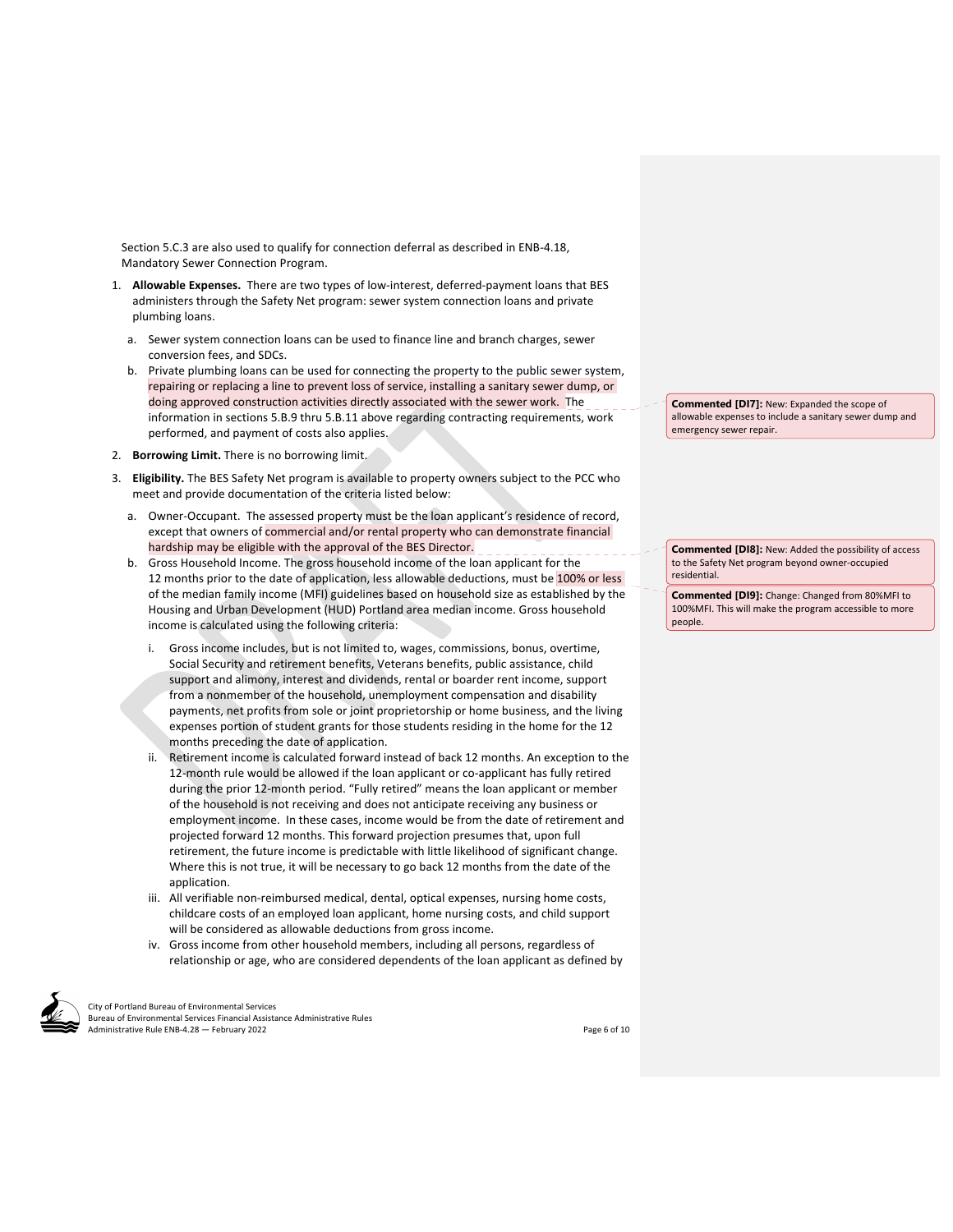the Internal Revenue Service or who reside permanently in the household, will be added to the income of the loan applicant. An Affidavit of Relationship and income signed by the loan applicant and those household members (except in the case of children under 18 years of age) must be provided.

- c. Net Household Assets. Net household assets, excluding the primary residence, its contents, and vehicles used for transportation to employment, must not exceed savings more than \$100,000 at the time of application.
	- i. Resources that can be liquidated or used as collateral for a private loan without substantial penalty in order to fund sewers, such as stocks and bonds, savings accounts, credit union shares, cash on hand, recreational vehicles, and equipment will be included as assets.
	- ii. If a business owned by the loan applicant or a household member is for sale and an offer has been made and accepted for the purchase of the business prior to the completed application, the purchase price less encumbrances satisfied at the time of the sale would be included as an asset.
	- iii. Other real property, including real property that generates income, will be considered assets.
	- iv. Resources not considered available to fund sewers include pension funds, individual retirement accounts when they can be drawn upon only with penalty, businesses, and the equipment and supplies necessary to operate businesses. Encumbrances, such as mortgages, debts, or outstanding loans, will be subtracted from the value of all assets.
- 4. **Verification Process for Safety Net Program**. The loan applicant must verify essential information concerning eligibility. All income and expenditure items must be verified either by supportive documents provided by the loan applicant or with additional documentation requested by BES. If the information from the loan applicant shows inconsistencies or does not adequately document household size, owner‐occupancy, income, assets, or other information relative to Safety Net eligibility, the loan applicant may be required to provide additional supportive documentation. BES will retain a copy of supportive documents and return original documents to the loan applicant. Income evaluation will be completed by BES. The loan applicant may be ineligible if there are significant, unexplained inconsistencies between the information provided by the loan applicant and the information discovered during the City verification process or other investigative action, or the information provided by the loan applicant has proved false.
- 5. **Application Process.** See Section 5.B.4.a‐c for the application process. Additionally, if adequate documentation is not available, BES may request the loan applicant to sign a notarized affidavit swearing to the information they have stated in the application.
- 6. **Due in Full.** A loan will become due immediately and in full upon the discovery of any false information or upon discovery that the Safety Net loan applicant intentionally failed to disclose information relative to their eligibility. A loan will become due in full upon the occurrence of any event specified in the Safety Net loan agreement entitled "When Due."
- 7. **Interest Rate and Service Charges.** A low interest rate is applied, and service charges are waived only during the deferral. Once the loan is out of deferral and repayment begins, the loan is converted to either a City sewer connection loan (Section 5.A) or a BES private property loan (Section 5.B) with interest and fees as applicable at the time.

City of Portland Bureau of Environmental Services Bureau of Environmental Services Financial Assistance Administrative Rules Administrative Rule ENB-4.28 — February 2022 **Solution Contains and Contains and Contains and Contains and Contains and Contains and Contains and Contains and Page 7 of 10** 

**Commented [DI10]:** Change: Changed asset limit from \$50,000 to \$100,000.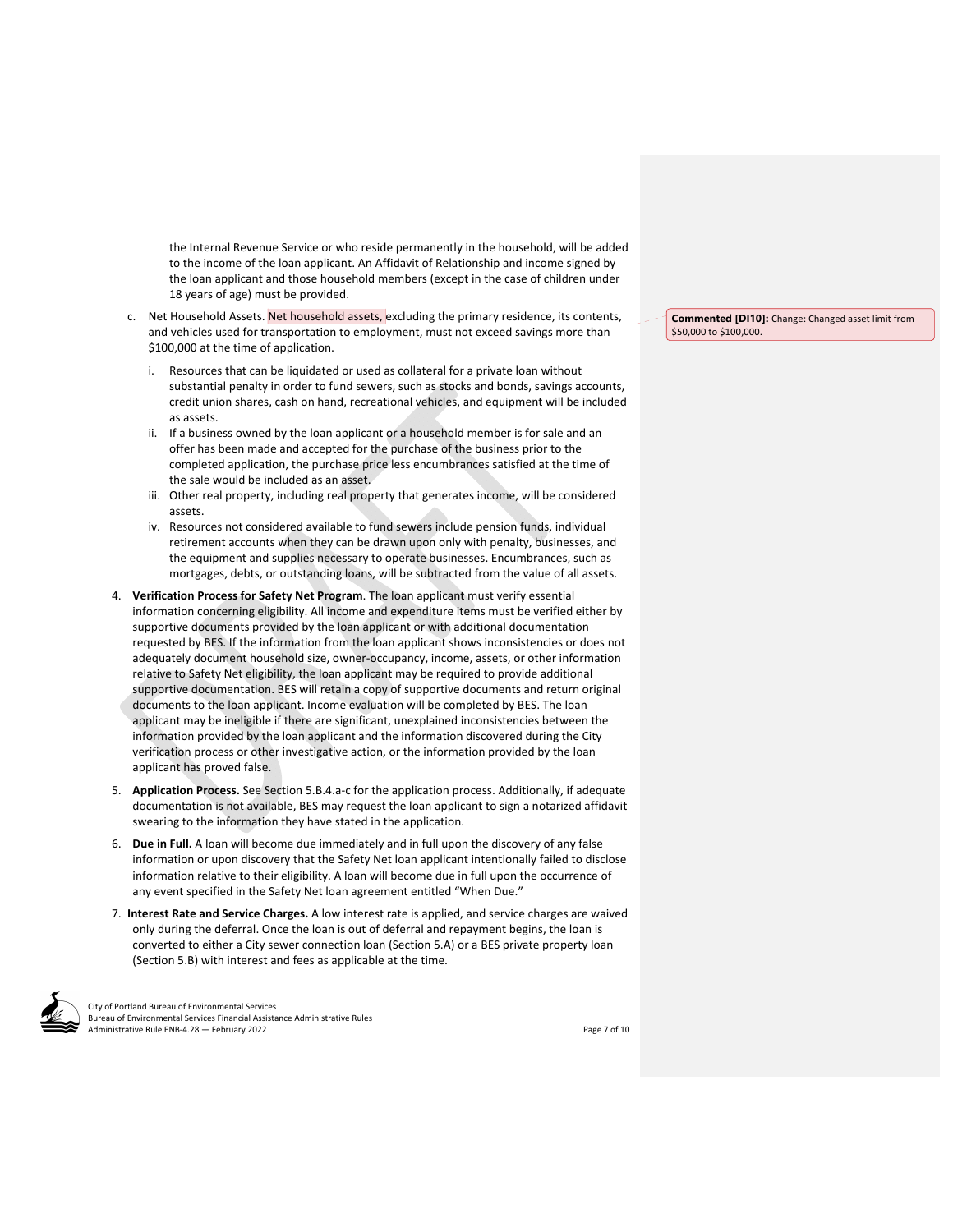- 8. **Payment Options.** Loan payments are deferred for five years with an option to renew for an additional five years or, if the borrower is over 62 years of age, until the property is sold or transferred. A loan applicant who has reached the age of 62 by the date of the loan application will have the payments deferred as long as they retain title. All outstanding loans will become due and payable when the property is sold, the title is changed, or upon death of the borrowers. Sale or transfer of the property includes the following:
	- a. Any contract for the sale of the property over time,
	- b. Any transfer of title to another,
	- c. Any assignment for the benefit of creditors,
	- d. Any lease or rental with an option to purchase,
	- e. The appointment of a receiver,
	- f. A foreclosure of any nature, or
	- g. Any gift of the property.
- 9. **End of the 5‐year Deferral.** At the end of the five‐year deferral, the loan applicant may do one of the following:
	- a. Apply for an additional five‐year deferral.
	- b. If borrower is now over 62 years of age, apply for deferral until the property is sold or transferred.
	- c. Start payment of the loan per the terms of the agreement.
	- d. Pay off the loan.
- 10. **Notification.** BES will send notification describing the options that will include the following information:
	- a. The date of loan deferral termination.
	- b. The balance of the loan including principal and interest on the date the deferral ends.
	- c. Current Safety Net program criteria and information on how to reapply if additional deferral is needed.
	- d. Information regarding the conversion of the deferred payment Safety Net loans to amortized payments.

The loan applicant will be asked to respond to the letter in 90 days. Failure to respond will lead to initiation of the collection process described in Section 6, Default of Loan Terms.

11. **Administration.** See Section 5.B.8.a‐e for administration information.

# **6. Non-Payment and Default of Loan Terms**

- A. **Late Interest and Penalties for Nonpayment.** The City will charge late interest against delinquent installment payments based on the loan interest rate and the amount of time that each installment is past due.
- B. **Default.** The City may implement any of the provisions for late payment, default, and foreclosure against the loan following actions for nonpayment or default on City or BES loan programs detailed in the signed loan documents or in any manner provided by PCC Chapter 5.30 or state law to collect the outstanding balance of the lien on the property.

# **7. City Responsibilities**



City of Portland Bureau of Environmental Services Bureau of Environmental Services Financial Assistance Administrative Rules Administrative Rule ENB-4.28 — February 2022 **Solution Administrative Rule ENB-4.28** — February 2022

Revenue Division policies.

**Commented [DI11]:** Change: Updated to reflect current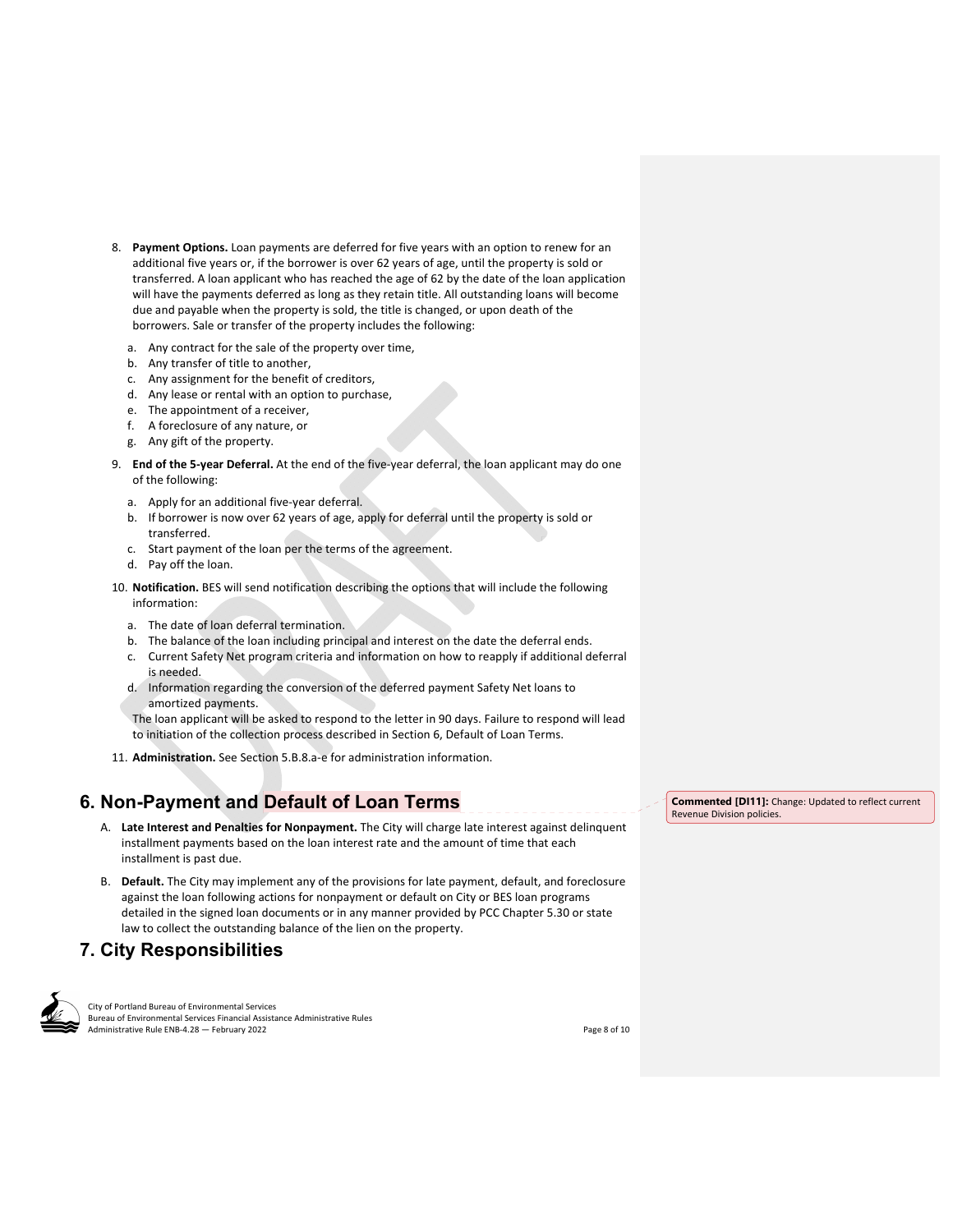- A. BES is responsible for the following activities:
	- 1. Administering the programs.
	- 2. Investigating public records as necessary to verify information pertaining to eligibility.
	- 3. Maintaining complete accounting records as required by the City retention schedule.
	- 4. Collecting fees for the costs of administering the program and recording liens.
	- 5. Maintaining a rates and fees table.
	- 6. Performing regular and periodic accounting reconciliations.
	- 7. Preparing periodic and annual financial reports.
	- 8. Distributing, receiving, and approving installment payment contracts to initiate assessment loans.
- B. The City Revenue Division is responsible for the following activities:
	- 1. Maintaining a record of the assessment liens.
	- 2. Servicing the loans.
	- 3. Billing and processing loan installment payments.
	- 4. Collecting delinquencies.
	- 5. Conducting foreclosure proceedings if required to enforce the assessment lien.
	- 6. Obtaining Council authorization for liens to secure the loans.
	- 7. Maintaining complete accounting records as required by the City retention schedule.
	- 8. Preparing notices and documents required by the PCC to assess the amounts to be financed.
	- 9. Performing regular and periodic accounting reconciliations.
	- 10. Preparing periodic and annual financial reports.
	- 11. Managing liens.
	- 12. Administering, receiving, and recording monthly payment loans.

### **8. Administrative Review and Appeal**

A person may request reconsideration of a BES decision through administrative review as described in this section. After the requestor has exhausted all BES administrative review, the requestor may file for an appeal of a decision with the Code Hearings Officer (CHO) per PCC Title 22. A person may only appeal a decision that is subject to administrative review by BES.

A. Administrative Review Requests. A person to whom a notice was addressed will have 20 business days from the date the notice was issued to submit a written request for administrative review of a decision described in the notice. The requestor must provide all information known to the requestor that supports an assertion made in the written request for administrative review. The requestor must provide such information via graphic, written, or recorded communication, or in person at the administrative review meeting. BES will hold an administrative review meeting within 15 business days of receipt of the written request for administrative review unless BES



City of Portland Bureau of Environmental Services Bureau of Environmental Services Financial Assistance Administrative Rules Administrative Rule ENB-4.28 — February 2022 **Solution Contains and Contains and Contains and Contains and Contains and Contains and Contains and Contains and Page 9 of 10**